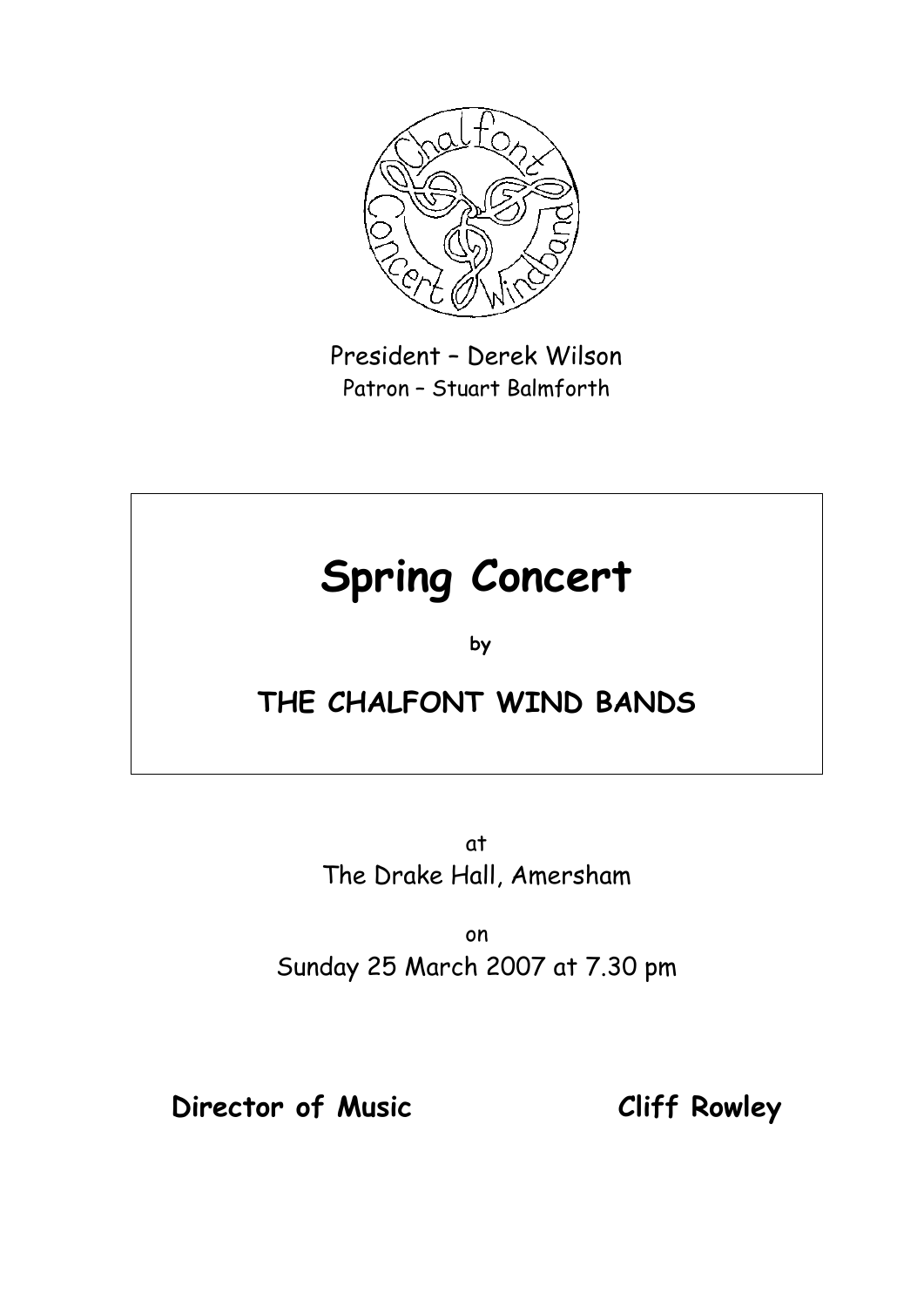#### **THE CHALFONT CONCERT WIND BAND**

The Chalfont Concert Wind Band was founded in 1977. The Band's aim is to encourage the interest of musicians in making music together (young and old alike) and to give them plenty of experience of playing in public. To add variety, there are also instrumental ensembles associated with the Band. The Band is able to serve the local community by playing on suitable occasions, and raises considerable sums of money for charities.

Anyone playing a wind band instrument is welcome to join. The Concert Band requires Grade 5 standard and 'B' Band requires no graded standard, but lots of enthusiasm! Both the Concert and 'B' Band meet weekly for rehearsals on Monday evenings at Robertswood School, Chalfont St Peter, Bucks.

Rehearsal times are: 6.15 pm – 7.30 pm (B Band)

7.45 pm – 9.45 pm (Concert Band)

If you are interested in joining one of the Bands, please contact us for further information – or even come along on a Monday evening. We would love to see you.

#### **Contacts:**

Bryan Ogilvie (Chairman): 020 8998 7042 Cliff Rowley (Conductor): 01494 531146 Website: www.chalfontwindband.co.uk

#### **CONCERT BAND**

| Piccolo: Kirsty Rowley |  |  |  |
|------------------------|--|--|--|
|------------------------|--|--|--|

- **-Flute:** Denise Ballheimer, Lucy Clayton, Andrea Coventry, Laura Kolka, Sonia Methven, Kirstin Oliver, Kirsty Rowley
- **Oboe:** Kim Horgan

**Clarinet:** Gemma Bryson, Mary Cadman, Meredydd Clark, Petra Cooper, Barbara Douglas, Natasha Hodgson, Emily Hurst, Ruth Lowth, Bryan Ogilvie, Andrew Warren, Helen Warren

- **E <sup>b</sup> Clarinet:** Helen Warren
- **Bass Clarinet:** Rosalind Aspinall
	- **Alto Sax:** Sandra Dowler, Kathy Inker
- **Tenor Sax:** George Taylor, Philip Wilson
- **Baritone Sax:** Margaret Pianta
- **French Horn:** Bob Paxman, Derek Wilson
	- **Trumpet:** David Adamson, Jerome Francis, Phillip Judge
- **Trombone:** Sue Bogle, Jim Pullen
- **Euphonium:** Anna White
- **Tuba:** Paul Austin
- **Bass Guitar:** Andrew Osborne

**Percussion:** Ron Pettie

#### **'B' BAND**

|                                     | Piccolo: Kirsty Rowley                                                             |  |
|-------------------------------------|------------------------------------------------------------------------------------|--|
|                                     | Flute: Denise Ballheimer, Rebecca Barnard, Jane Cobley, Alexia Dadd, Katie Fenton, |  |
|                                     | Julia Jonwood, Laura Kolka, Kirsty Rowley, Emma Thwaites                           |  |
|                                     | Clarinet: Sue Barnard, Meredydd Clark, Laurence Hodgson, Daniel Thwaites           |  |
|                                     | Alto Sax: Harry Colman, Rosie Wright                                               |  |
|                                     | Tenor Sax: Martin Richardson, Kasey Stone, Lesley Stone                            |  |
|                                     | Trumpet: Thomas Adamson, Emily Christie, Lucy Clayton, Christopher Poole           |  |
| <b>Baritone Horn:</b> Conor Bentley |                                                                                    |  |
|                                     | Bass Guitar: Andrew Osborne                                                        |  |
| Percussion: Ben Kolka               |                                                                                    |  |
|                                     | Keyboard: Julia Jonwood                                                            |  |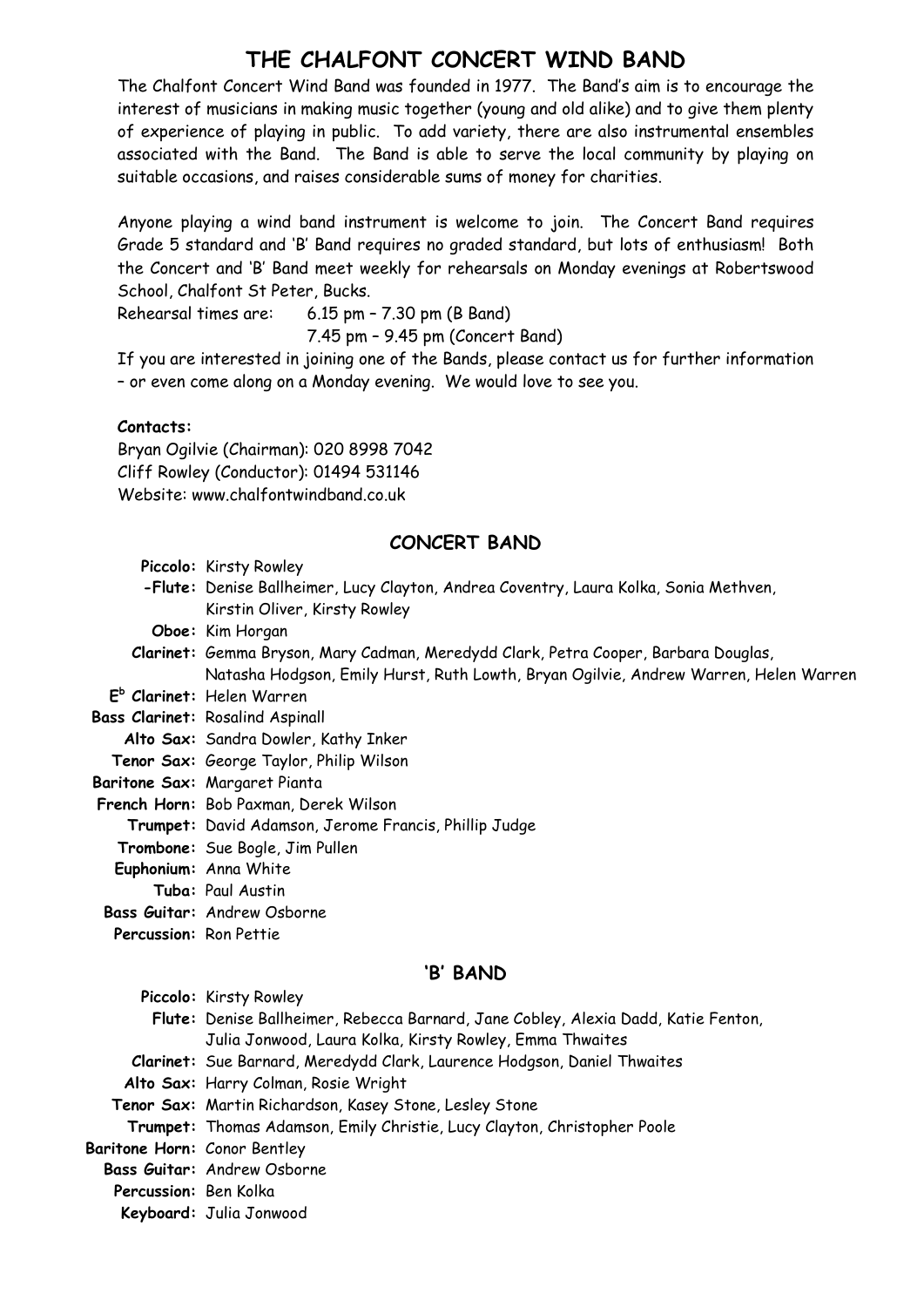### **CHALFONT CONCERT BAND Conductor: Cliff Rowley**

**March: Blaze Away** A Holzmann

Anitra's Dance (from Peer Gynt Suite) **Edvard Grieg** 

arr Geoffrey Brand

**Mancini Magic Henry Mancini Magic** arr Trevor L. Sharpe

Pavane Gabriel Fauré arr Geoffrey Brand

**Prelude and Summer from** 'The Victorian Kitchen Garden Suite' Paul Reade Bryan Ogilvie - Clarinet Cliff Rowley - Keyboard (Harp)

**Movie Blockbusters** and the state of the state of the state of the state of the state of the state of the state of the state of the state of the state of the state of the state of the state of the state of the state of th

# **INTERVAL**

Refreshments will be served in an adjoining Hall

# **'B' BAND**

#### **Conductor: Cliff Rowley**

**Theme from 'Superman'** John Williams

**Themes from 'New World Symphony'** Antonin Dvorak

**Potty Harry arr Cliff Rowley** 

arr Andrew Balent

arr Andrew Balent